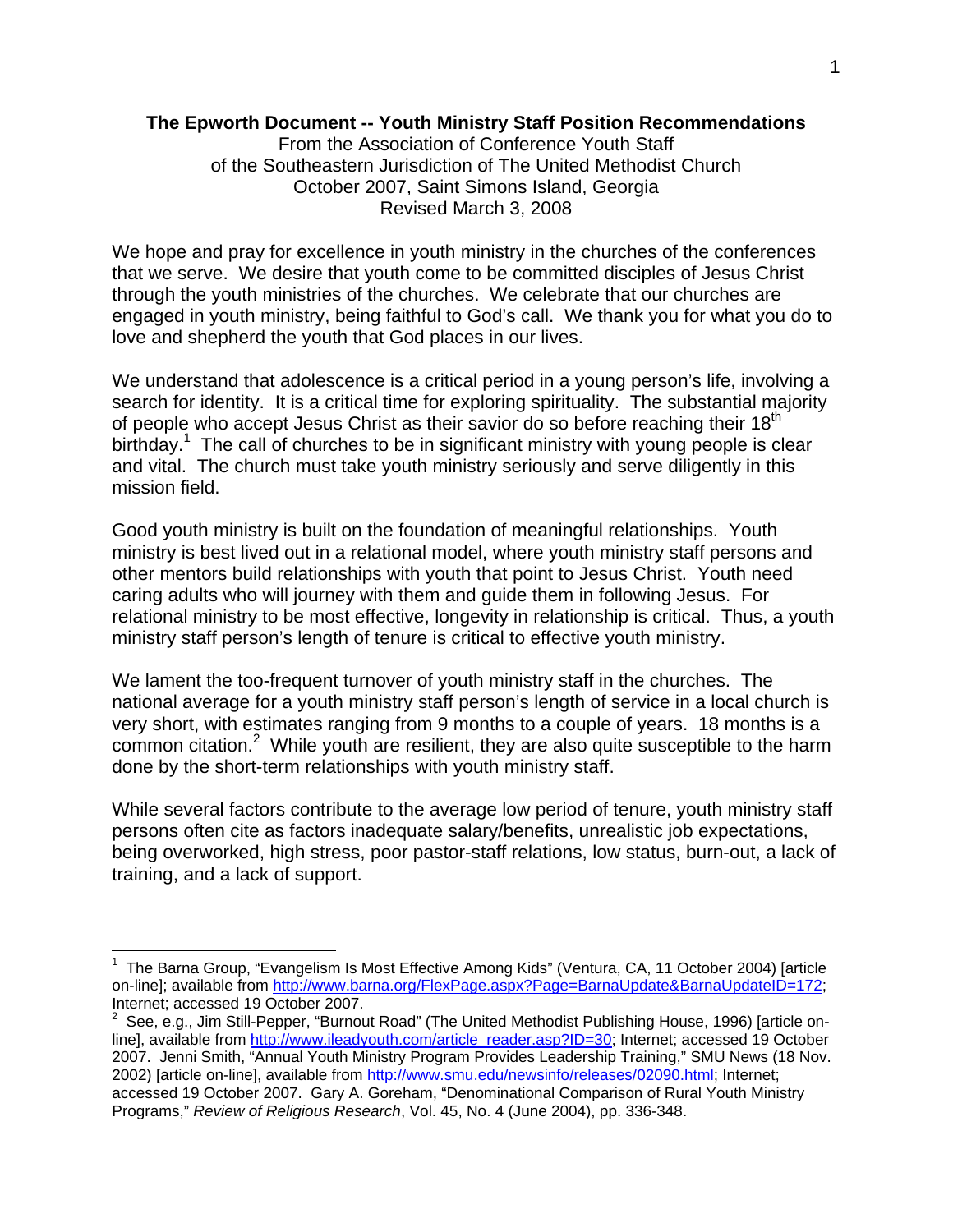One of our collective observations is that youth ministry staff are not commonly offered compensation that provides a living wage. We encourage churches to offer compensation that adequately supports a person in the position.

We encourage churches to provide means for supporting and training youth ministry staff and volunteers.

From our collective experiences, we offer the following recommendations for a church staffing a youth ministry position.

# **HIRING A YOUTH MINISTRY STAFF PERSON.**

### **Screening Process**

 Each church should have a screening process for potential youth ministry staff persons. The screening process should include, among other things, a criminal background check for the person to be hired. See Joy Thornburg Melton's *Safe Sanctuaries for Youth: Reducing the Risk of Abuse in Youth Ministries* (Nashville: Discipleship Resources, 2003).

#### **Compensation**

Youth ministry staff persons should be compensated a living wage.

 A starting point in determining a youth ministry salary for a full-time position is to consider the public school teachers' pay scale in your area. Please note that the public school teacher pay usually covers a 10 month period. Thus, salary for the youth ministry position should be adjusted to cover the full year. We believe this is a minimum level and encourage our churches to pay more, recognizing the value of youth ministry and taking into account the local economy and the resources of the local church.

 Other factors to consider are the person's level of education and experience. Experience in youth ministry is a valuable factor.

Please note that standards of living can vary throughout the conference.

 If the individual hired is ordained, the salary will need to be in line with the equitable compensation that is required for ordained persons by *The Book of Discipline 2004* (paragraphs 331.14.b and 342.1). This salary amount can be found in the conference Journal or Book of Reports for the current year.

 For hiring part-time, divide the full-time amount by the number of hours you intend to incorporate into the job.

#### **Benefits**

 Benefits for lay staff employees should include, but are not limited to expenses of doing youth ministry (e.g., mileage reimbursement), continuing education training, "adequate health and life insurance, and severance pay," as well as retirement benefits.

See *Book of Discipline 2004*, para. 259.2.g (8), (12), and (16).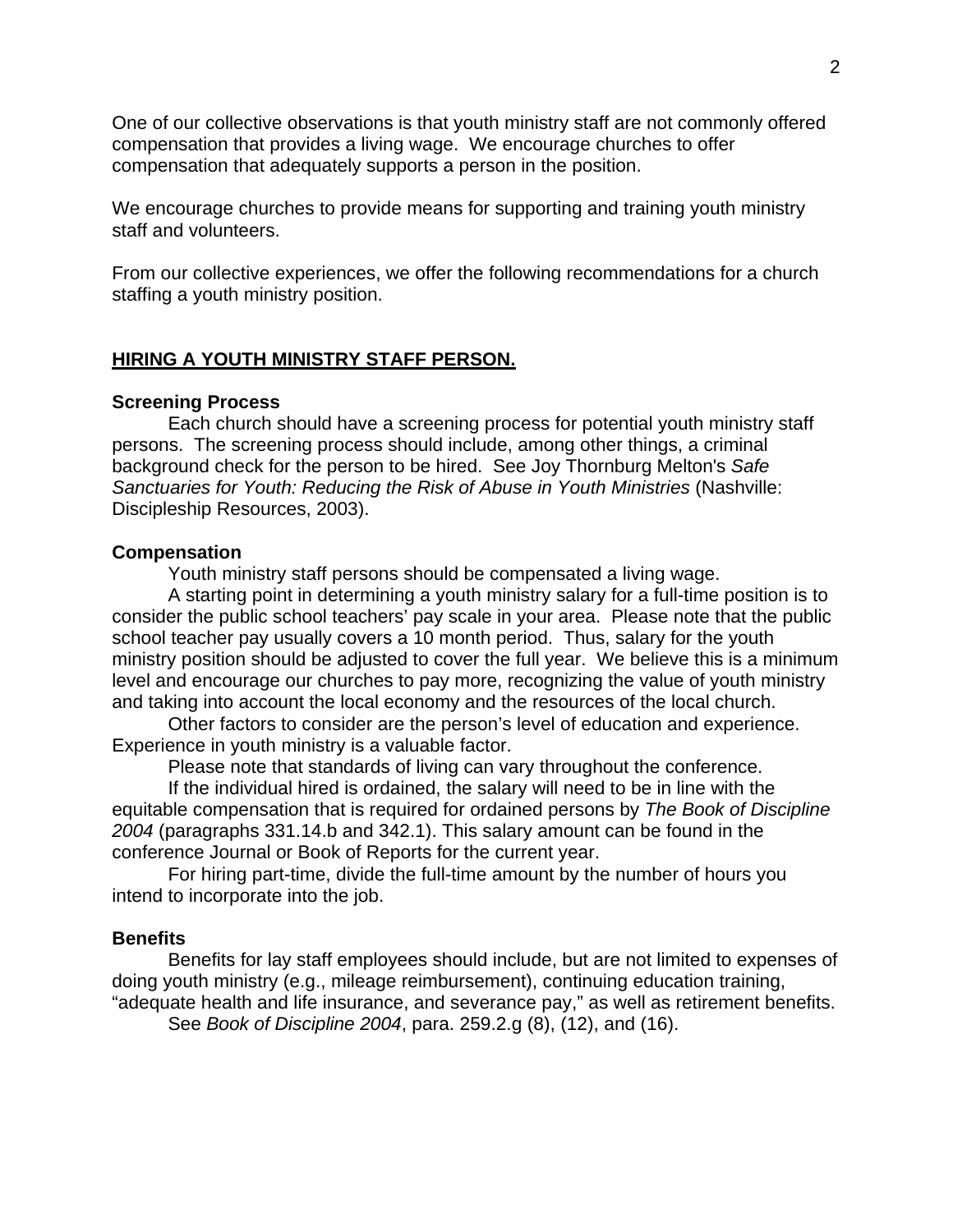### **Clergy**

 When an ordained clergy person is selected, the appointment process should be followed as set forth in the appropriate sections of *The Book of Discipline*.

## **Hours**

 A church's expectation of the number of hours that the youth ministry staff person will work should be clearly stated.

 While the youth ministry staff person may voluntarily work more hours than the stated expectation, the church should not expect more hours.

 While there will be some days and weeks of the year that require more than the "normal hours," consideration should be given to allow the youth ministry staff person to comp that time with time off at other points or receive additional compensation.

 Flexibility in keeping hours is important in youth ministry. Good youth ministry goes to the youth where they are (e.g., presence at a soccer game is youth ministry), rather than expecting them to always come to the church building. Because the nature of youth ministry does not lend itself to "normal business hours," consideration of this factor should be taken into account when considering whether and how many "office hours" will be maintained by the youth ministry staff person. With flexible hours, the youth ministry staff person should be willing to account for the way her/his time is spent.

### **Job Description**

 A detailed written job description should be provided by the Staff-Parish Relations Committee. *Book of Discipline 2004*, para. 259.2.g (7).

### **Wesleyan Theology**

 Youth ministry staff should be familiar with Wesleyan theology and basic United Methodist doctrine, or be willing to learn it. If training is needed, it could be provided under the supervision of the pastor and/or using available denominational and conference youth ministry resources. Conference youth coordinators are available to discuss training options.

 Youth ministry staff should apply Wesleyan theology and basic United Methodist doctrine in their teaching with youth.

# **SUPERVISION AND RETENTION.**

### **Supervision**

 Youth ministry staff should have supervision that provides mutual trust, caring encouragement, loyalty and partnership.

 Persons providing accountability for youth ministry staff should be clearly defined.

 Supervising pastors are encouraged to treat the youth ministry staff as a ministry partner.

 Yearly evaluations of the youth ministry staff person should be conducted by the Staff Parish Relations Committee with input by the pastor and/or direct supervisor. *Book of Discipline 2004*, para. 259.2.g (4) and (5).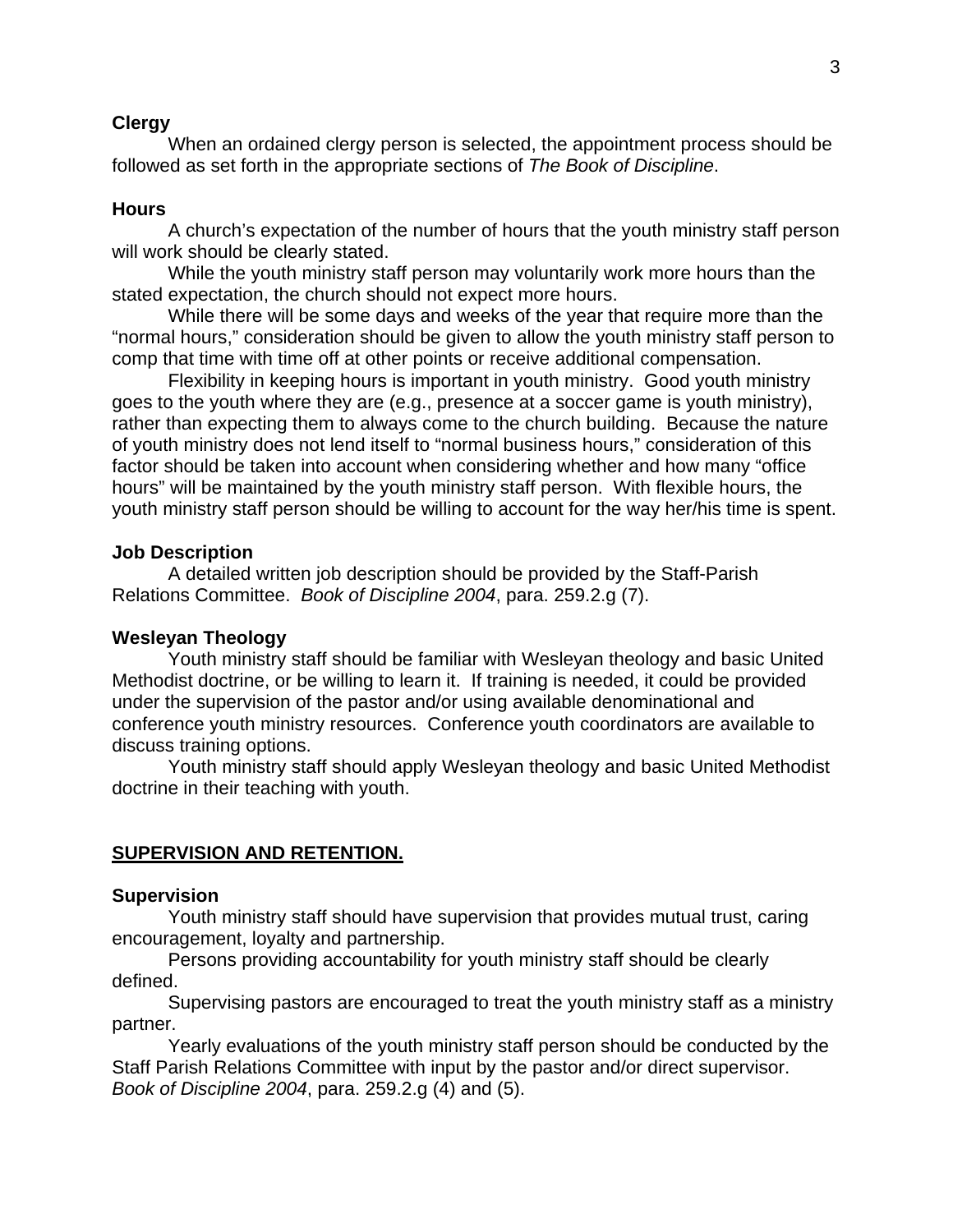Youth ministry staff persons should have access to the Staff Parish Relations Committee. *Book of Discipline 2004*, para. 259.2.e.

 Critique of a youth ministry staff person's job performance should be constructive and offered in a manner that will "build up" (Ephesians 4:12) rather than tear down the person. Speak "truth in love" (Ephesians 4:15). Bear one another in love (Ephesians 4:1). Restore one who has transgressed in a "spirit of gentleness" (Galatians 6:1).

 In matters of supervision, live by the Spirit, demonstrating the fruits of the Spirit: "love, joy, peace, patience, kindness, generosity, faithfulness, gentleness and selfcontrol" (Galatians 5:22-23).

### **Soul Tending**

 Youth ministry staff should be expected and encouraged to nurture and maintain their own spiritual vitality and to honor and keep the Sabbath. Appropriate time off should be encouraged.

 Churches should provide time and financial assistance for spiritual renewal events as may serve the staffer's spiritual growth.

See *Book of Discipline 2004*, para. 259.2.g (8).

### **Family Health**

 Youth ministry staff should be expected and encouraged to nurture their families. Churches should be considerate of providing flexible scheduling to provide some family time, and allowing the staff person to take time off to be with the family. See *Book of Discipline 2004*, para. 259.2.g (16).

#### **Training**

 Youth ministry staff should be expected to participate in continuing education and training.

 Churches should provide financial resources for youth ministry staff to receive continuing education and training in youth ministry.

 Participation in such training should be considered part of the job and "on the clock."

See *Book of Discipline 2004*, para. 259.2.g (8).

# **Networking**

 Youth ministry staff should be expected to be involved in networking groups with youth ministry peers, especially district, conference and other United Methodist networking groups.

 A church should provide financial resources for youth ministry staff to participate in such networking opportunities.

 Participation in such networking opportunities should be considered part of the job and "on the clock."

#### **Compensation**

Merit increases in salary should be provided.

 Cost of living adjustments should be made to salaries. These COL adjustments should be in addition to increases based on merit.